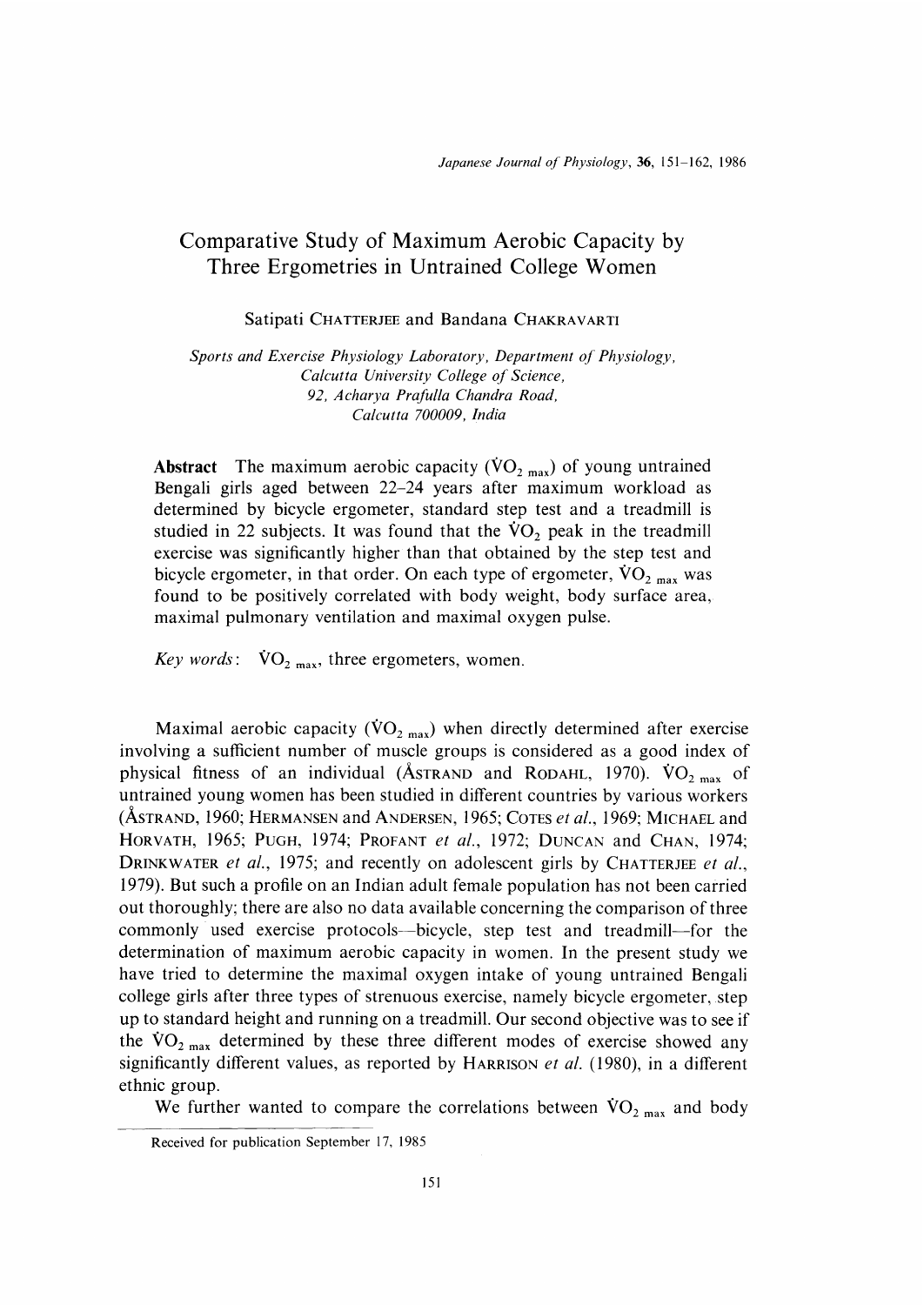weight and body surface area obtained in young Bengali women with the values reported by western workers.

## METHODS

Subjects. Twenty-two young, physically fit college girls of comparable socioeconomic backgrounds, aged between 22-24 years, participated in this study as subjects. They were recruited from the Post-Graduate Section of Calcutta University. They had no previous physical training.

Preparation of subjects. Before the actual experiments, the details of procedure were explained to the subjects to allay apprehension. They were asked to refrain from eating or drinking at least for an hour and allowed to take rest lying down for half an hour before the actual experiments, so that the heart rate and pulmonary ventilation could settle to a constant value. During experiments the subjects wore light cotton clothes. Before the exercise tests, the physical parameters of the subjects were measured. The mean and standard deviation of age, height, weight and body surface area were found to be  $21.68$  yrs  $\pm 0.95$ , 156 cm  $\pm 4.9$ , 47.8 kg  $\pm$  4.92 and 1.445 sq. m  $\pm$  0.07, respectively.

Exercise test. The maximum aerobic capacity of 22 untrained college girls was determined by three ergometers, the bicycle, step test and treadmill on three different days, respectively.

Bicycle ergometer. The exercise was performed on a magnetic friction-type bicycle ergometer (Model of Prof. E. A. Muller, Max Planck Institute for Work Physiology). A low-resistance high-velocity Collins `Triple J'-type plastic valve,was used for the collection of expired air by the open circuit method.

A preliminary warming up for three min at a rate of  $300 \text{ kgm} \cdot \text{min}^{-1}$  was given to each subject before the application of a set workload which was fixed at 600 kgm·min<sup>-1</sup>. The workload thereafter was increased by  $120 \text{ kgm}\cdot\text{min}^{-1}$  every three min up to  $1020 \text{ kgm} \cdot \text{min}^{-1}$  till the subjects gave indication of complete exhaustion and their heart rate went above 180 beats  $\cdot$  min<sup>-1</sup>, which was the criterion of maximality (AsTRAND and RODHAL, 1970). In this study the workload was considered to be maximum when the heart rate was around 200 beats  $\cdot$  min<sup>-1</sup> and when further increase of workload did not bring about any significant increase in oxygen uptake, or the uptake was less than  $100 \,\mathrm{ml·min}^{-1}$  in response to the next higher load. This was the "levelling off" system for determination of  $\rm{VO_{2\,max}}$ . Subjects in no case endured more than 10 min in this procedure of a continuously increasing workload.

Step test. The maximal oxygen consumption was determined by the exercise in the modified Harvard step test procedure established by SLOAN (1959) in which a 17 inch (43.18 cm) stool was found to be more suitable for women than the 20 inch  $(50.8 \text{ cm})$  high stool for men used by BROUHA *et al.* (1943). According to Sloan the best result was obtained by using a 16 inch (40.64 cm) high stool for untrained women. The subjects of the present investigation were thus asked to step up and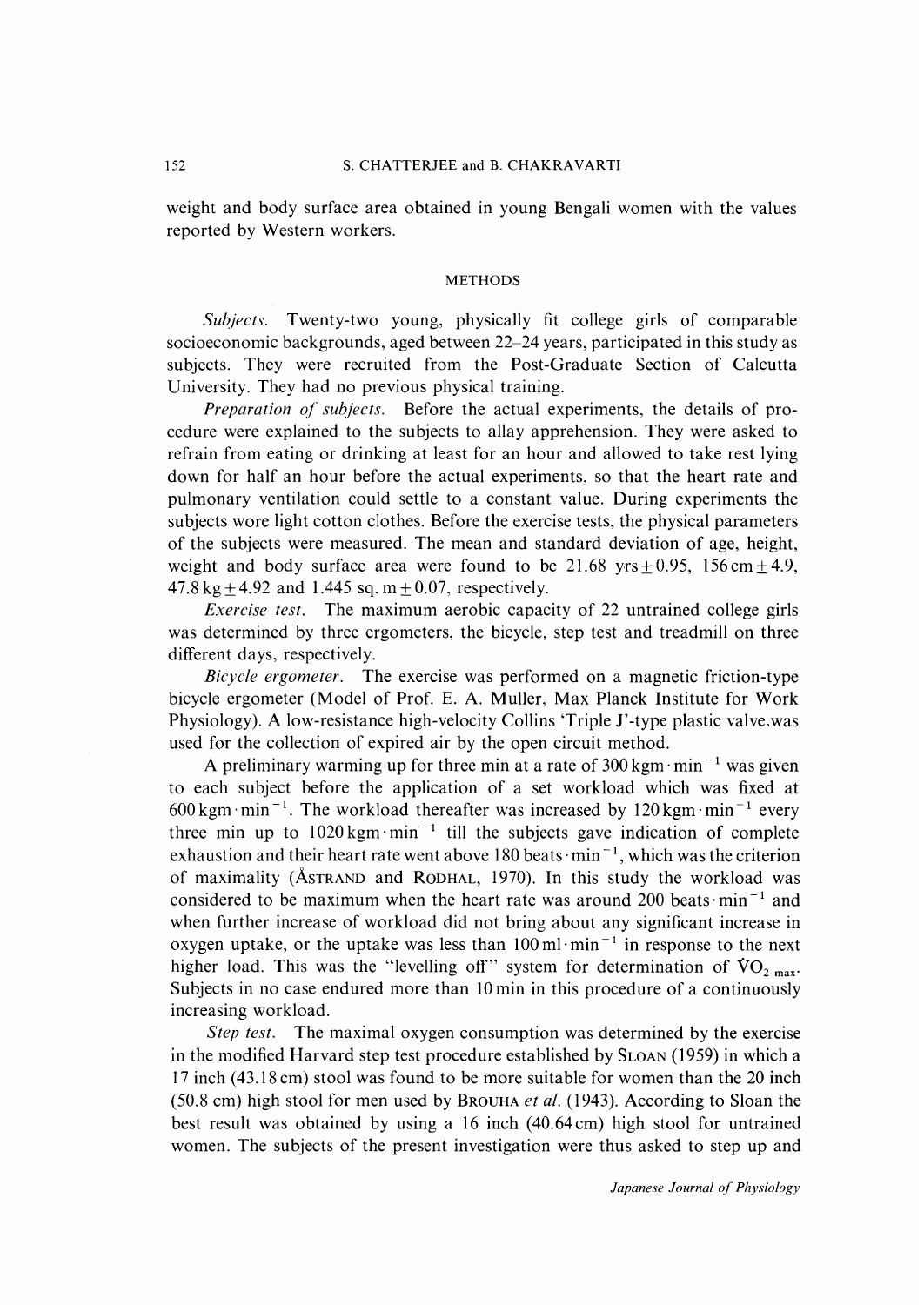down a 16 inch (40.64 cm) high stool for a maximum duration of 3 min at a rate of 30 complete steps per minute keeping time to a metronome. Most of the subjects were unable to complete 3 min and stopped earlier, at about 2 min and 30 s. No warming up was done in the case of the step test.

Treadmill. The subjects walked on a treadmill to warm up at a speed of 4 km per hour at a 4.5° inclination for a duration of 5 min (SLONIM et al., 1957). This was followed by running at a constant speed of 7 km per hour for a maximum duration of 5 min. The gradient was increased successively from 4.5° until the subject was unable to continue the task. In no case did it exceed 7.5° inclination. The criteria for maximality was exhaustion and withdrawal from running within the scheduled 5 min period, when the heart rate was about 200 beats  $\cdot$  min<sup>-1</sup> and when a further increase of inclination did not bring about any significant rise in oxygen uptake or the uptake was less than  $100 \text{ ml} \cdot \text{min}^{-1}$ .

Gas analysis. The expired gases were collected in  $150 l$ . Douglas bags and analysed with a Scholander microgas analyzer, following the standard procedure described by CONSOLAZIO *et al.* (1963). In all the experiments, irrespective of the mode of exercise, the expired gas was collected in the last minute of the final workload. However sometimes the gas collection was also made earlier if signs of complete exhaustion supervened. In that case the gas was collected in the 2nd minute of the respective workload.

The  $\rm \dot{V}O_{2}$  mas values thus obtained were finally corrected to STPD. Several trials were made in each case and the highest value of  $\rm \dot{VO}_{2~max}$  thus obtained was recorded.

Maximal pulmonary ventilation ( $\dot{V}E_{\text{max}}$ ). The  $\dot{V}E_{\text{max}}$  during each type of exercise was determined by measuring the expired gas volume during the last minute of exhaustive exercise using a wet gasometer and was corrected to BTPS.

Heart rate. The maximal heart rate was recorded manually from the time taken for ten carotid pulsations immediately following the cessation of exhaustive exercise (AsTRAND and RoDAHL, 1970). The whole series of experiments was performed at a room temperature varying from 27°C to 29°C with the relative humidity varying between  $60-80\%$ .

#### RESULTS

 Mean and standard deviations of pre-exercise and maximal values of aerobic capacity and its related parameters and comparison of these parameters between two ergometers at their level of significance in twenty-two sedentary college girls are listed in Table 1.

An individual variation was also noted, i.e., in some cases the  $VO_{2 \text{ max}}$  in the step test was found to be slightly higher than that of treadmill but the mean value was significantly higher than that of the step test. An  $11\%$  larger value of  $\rm{VO}_{2\;max}$ was found in the treadmill over the step test and a  $21\%$  larger value compared to the bicycle. The pre-exercise mean value of aerobic capacity of untrained adult women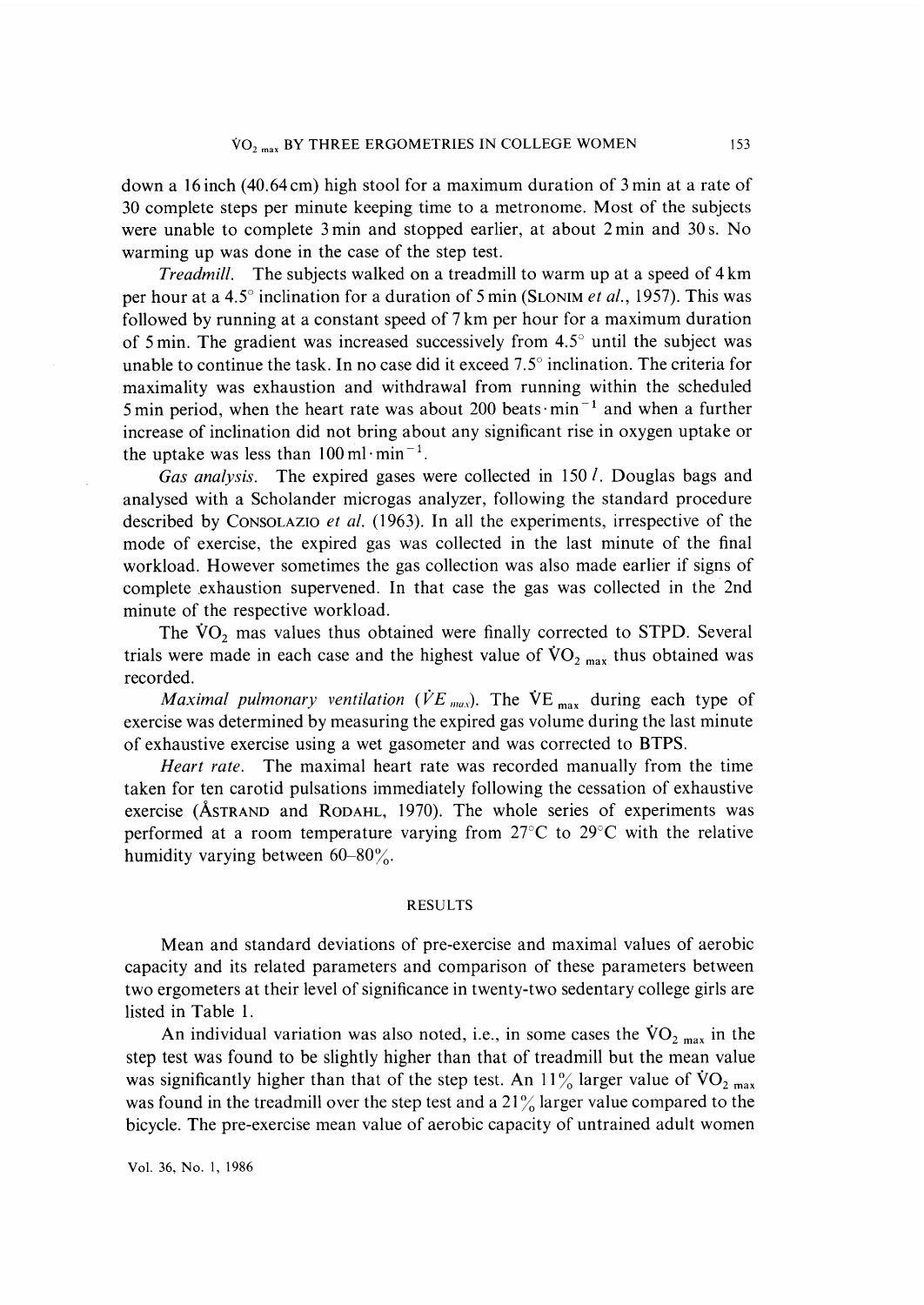| and comparison or these parameters between two ergometers at their level of<br>significance of twenty-two sedentary college girls. |                                               |                                                      |                                                      |                             |                                                       |                                  |
|------------------------------------------------------------------------------------------------------------------------------------|-----------------------------------------------|------------------------------------------------------|------------------------------------------------------|-----------------------------|-------------------------------------------------------|----------------------------------|
| Parameters                                                                                                                         | Heart rate<br>beats $\cdot$ min <sup>-1</sup> | $\text{VO}_2 / \cdot \text{min}^{-1}$<br><b>STPD</b> | $\text{VO}_2$ ml·kg <sup>-1</sup> ·min <sup>-1</sup> | $VE/l·min-1$<br><b>BTPS</b> | Oxygen<br>pulse<br>ml beat <sup><math>-1</math></sup> | Ventilatory<br>equivalent<br>(l) |
| Pre-exercise values                                                                                                                | $80 + 5$                                      | $0.184 + 0.01$                                       | $3.88 + 0.46$                                        | $6.399 + 0.65$              | $2.30 + 0.20$                                         | $34.7 + 2.7$                     |
| Bicycle (max)                                                                                                                      | $195 + 6$                                     | $1.32 + 0.15$                                        | $27.69 + 2.8$                                        | $49.18 + 6.4$               | $6.7 + 0.8$                                           | $37.4 + 3.9$                     |
| Step test (max)                                                                                                                    | $196 + 8$                                     | $1.43 + 0.16$                                        | $30.16 + 3.4$                                        | $55.86 + 9.59$              | $7.35 + 1.0$                                          | $38.8 + 4.5$                     |
| Treadmill (max)                                                                                                                    | $201 + 7$                                     | $1.59 + 0.14$                                        | $33.47 + 3.1$                                        | $62.53 + 8.19$              | $7.9 + 0.8$                                           | $39.3 + 4.07$                    |
| Bicycle vs. Step test                                                                                                              | N.S.                                          | p < 0.05                                             | p < 0.02                                             | p < 0.02                    | N.S.                                                  | N.S.                             |
| Step test vs. Treadmill                                                                                                            | p < 0.05                                      | p < 0.01                                             | p < 0.01                                             | p < 0.05                    | p < 0.05                                              | N.S.                             |
| Bicycle vs. Treadmill                                                                                                              | p < 0.01                                      | p < 0.001                                            | p < 0.001                                            | p < 0.001                   | p < 0.001                                             | N.S.                             |

Table 1. Mean and standard deviation of pre-exercise and maximal values of aerobic capacity and its related parameters and comparison of these parameters between two ergometers at their level of

 $N.S. = Nonsignificant.$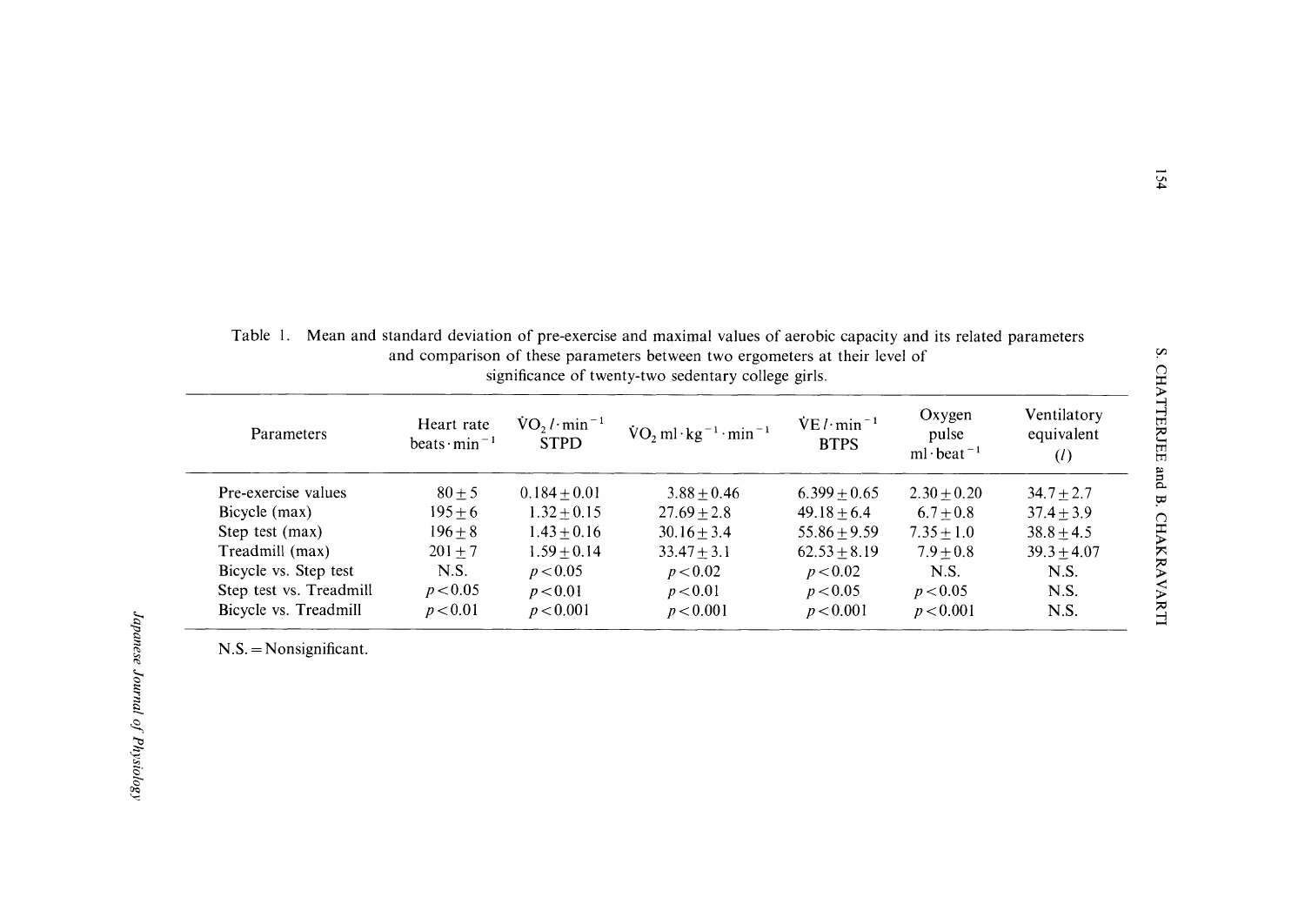

Fig. 1. Maximal oxygen intake lit, per min in relation to maximal oxygen intake ml per kg per min.

was found to be 184 ml·min<sup>-1</sup>. The highest maximum mean  $\rm \dot{V}O_{2}$  was found to be  $1.59 \cdot l \cdot \text{min}^{-1}$  or  $33.47 \text{ ml} \cdot \text{kg}^{-1} \cdot \text{min}^{-1}$  during treadmill running and the lowest mean value was  $1.39 \cdot \text{min}^{-1}$  or  $27.69 \text{ ml} \cdot \text{kg}^{-1} \cdot \text{min}^{-1}$  during the bicycle. Between these two was the  $\rm{VO_{2\,max}}$  value of the step test at 1.43 l · min<sup>-1</sup> or  $30.16$  ml·kg<sup>-1</sup>·min<sup>-1</sup>. Among ergometers, an individual's maximum value of aerobic capacity was found to be  $1.799 \cdot \text{min}^{-1}$  (treadmill) and lowest individual  $VO_{2 \text{ max}}$  is 1.01 l · min<sup>-1</sup> (bicycle). A positive correlation between  $VO_{2 \text{ max}}$  l · min<sup>-1</sup> and  $\rm{VO_{2\,max}\,ml\cdot kg^{-1}\cdot min^{-1}}$  was noted in the case of bicycle ergometer  $r=0.58$ and step test  $r=0.56$  but poor correlation was found in the treadmill method  $r=$ 0.34 (Fig. 1).  $\rm \dot{V}O_{2\,max}$  l · min<sup>-1</sup> on each ergometer was correlated well with  $\rm \dot{V}E_{max}$ l · min<sup>-1</sup> as  $r=0.68$ , 0.72 and 0.58 in the bicycle, step test and treadmill methods,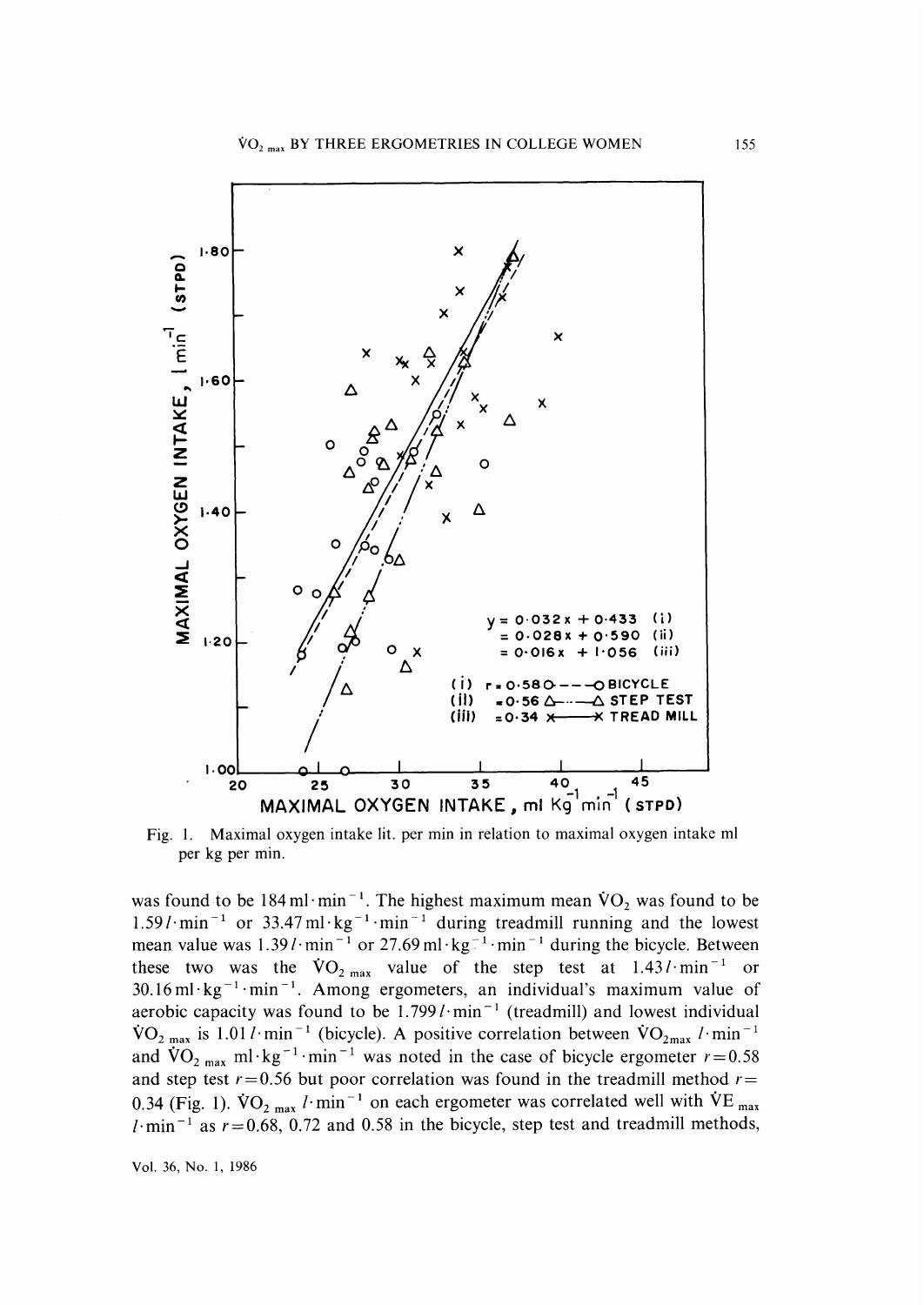

Fig. 2. Maximal oxygen intake in relation to maximal pulmonary ventilation.

respectively (Fig. 2).

A positive correlation was found between body weight and  $\rm{VO_{2\,max}\,l\cdot min^{-1}}$ on bicycle  $r=0.61$ , step test  $r=0.48$ , and treadmill  $r=0.50$  (Fig. 3). Positive correlation was also noted between body surface area and  $\rm{VO_{2\,max}}$  l·min<sup>-1</sup> on the bicycle  $r = 0.64$ , step test  $r = 0.46$  and treadmill  $r = 0.48$  (Fig. 4).

A good positive correlation was found between  $\rm{VO_{2\,max}}$  l·min<sup>-1</sup> and oxygen pulse ml·beat<sup>-1</sup> e.g.,  $r = 0.97$  bicycle,  $r = 0.94$  step test, and  $r = 0.87$  treadmill (Fig. 5).

The correlation coefficient (r) and linear regression equation between  $\rm{VO}_{2\;max}$  $l$  min<sup>-1</sup> and  $\text{VO}_{2\text{ max}}$  ml  $\text{kg}^{-1}$  min<sup>-1</sup>,  $\text{VE}_{\text{max}}$   $l$  min<sup>-1</sup>, body weight, body sur-

Japanese Journal of Physiology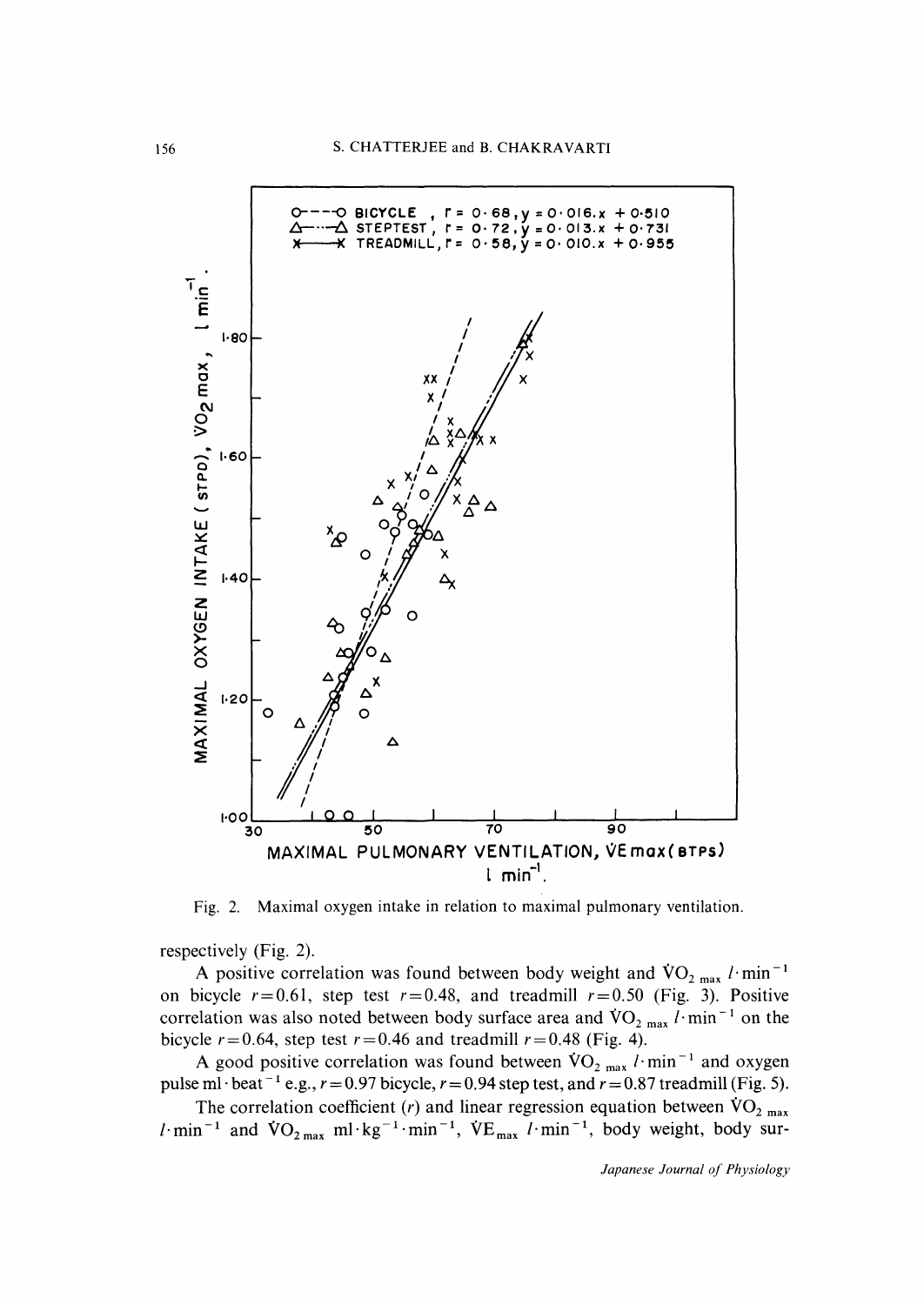

Fig. 3. Maximal oxygen intake in relation to body weight.

face area and  $O_2$  pulse in three ergometers are graphically represented in Figs. 1 to 5.

## Heart rate

Table 1 shows almost the same response of cardiac frequency on each ergometer in the case of untrained subjects. A  $3\%$  higher value was found in the treadmill compared to the bicycle and the treadmill value was 2.5% higher than in the step test.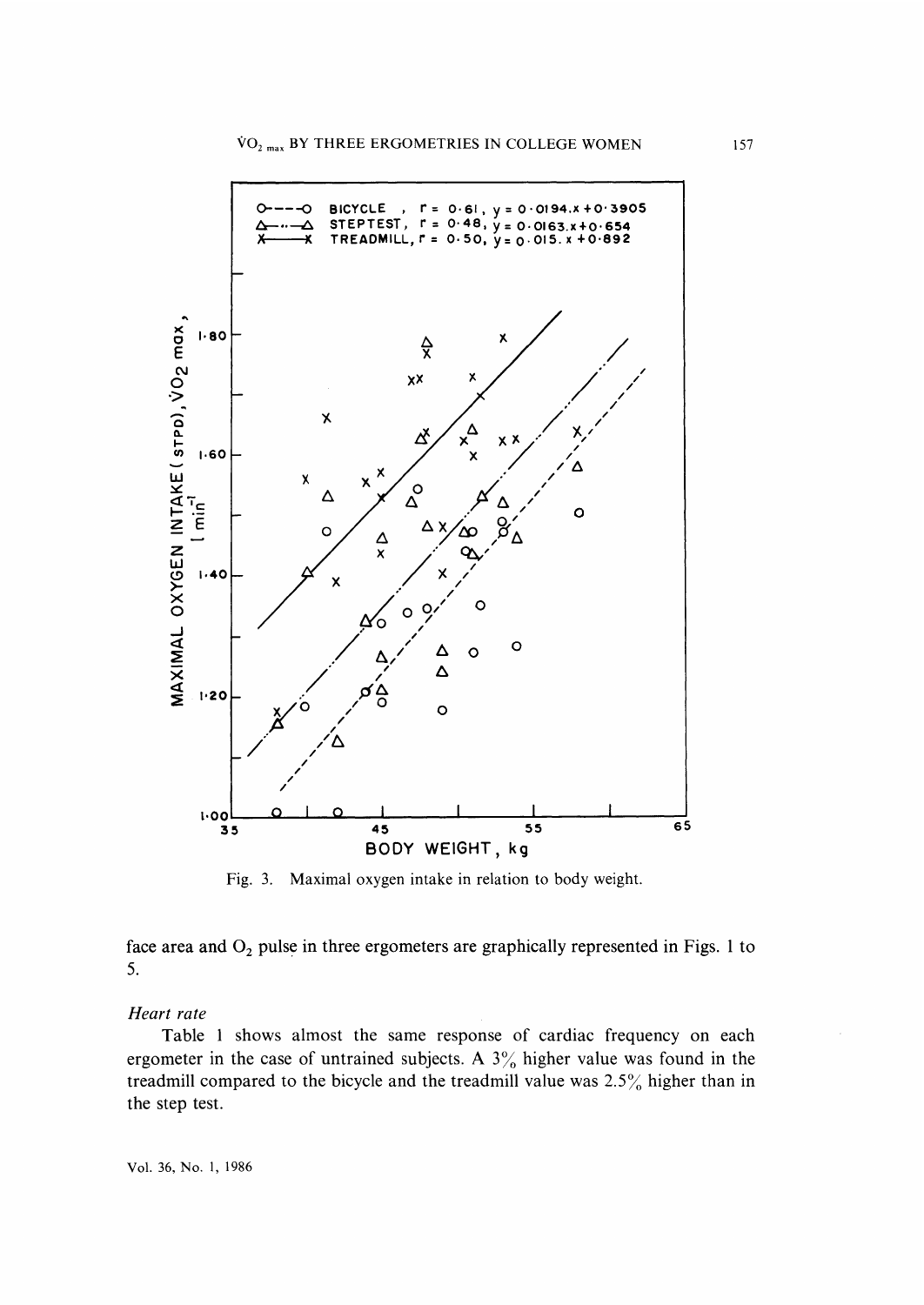

Fig. 4. Maximal oxygen intake in relation to body surface area.

#### Pulmonary ventilation

Maximal pulmonary ventilation was noted in the treadmill ergometer exercise. The treadmill VE  $_{\text{max}}$  value was 11.9% higher than that in the step test and 27% higher than the bicycle value. Individual maximal value was found to be 76.06 l min<sup>-1</sup> on treadmill running and the lowest VE value was  $32.86$ l min<sup>-1</sup> on the bicycle ergometer. The ventilatory equivalent values are 37.4, 38.8 and 39.3 l on the treadmill, step test and bicycle ergometer, respectively.

## DISCUSSION

The determination of maximum aerobic capacity by three ergometries re-

Japanese Journal of Physiology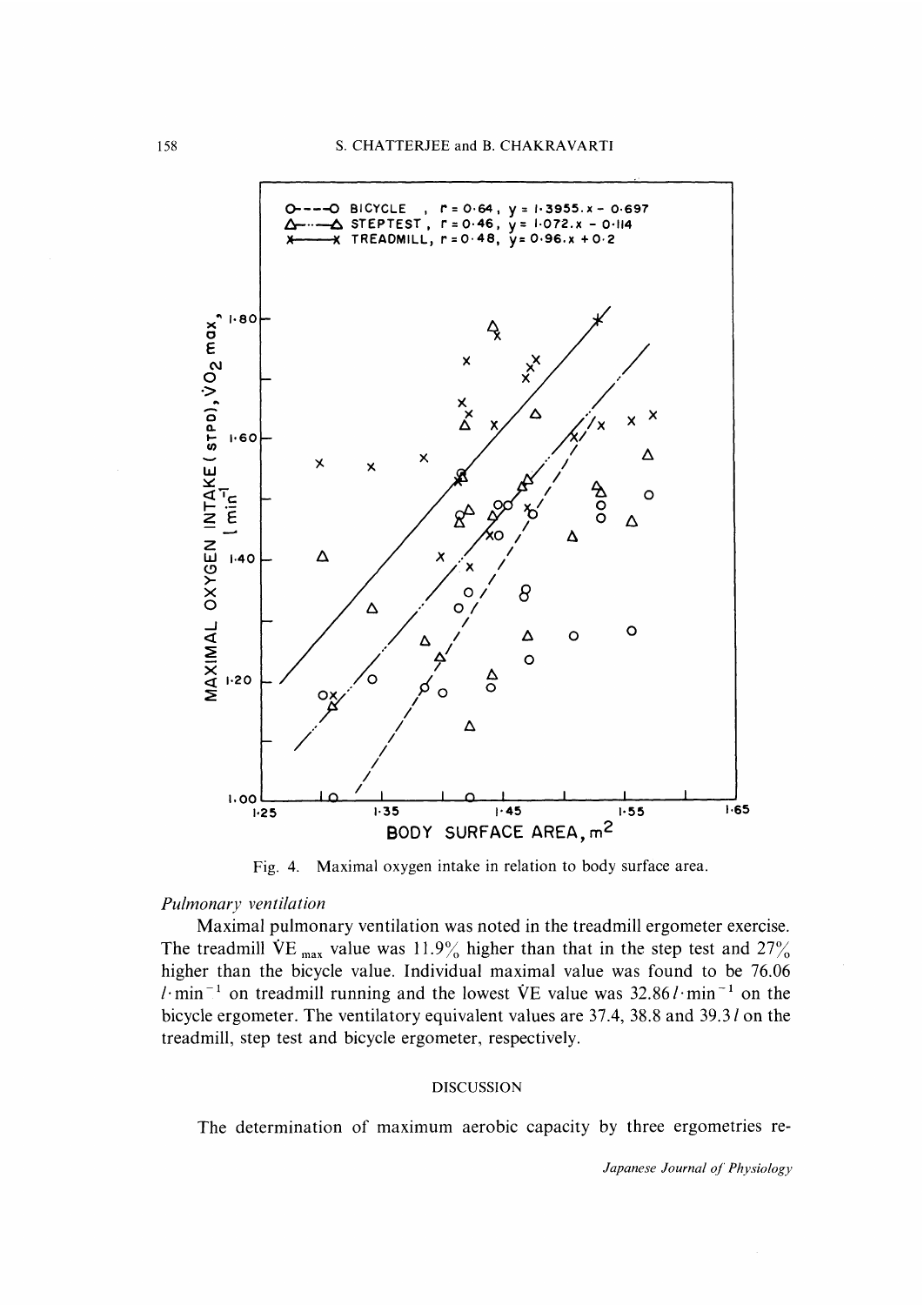

Fig. 5. Maximal oxygen intake in relation to maximal oxygen pulse.

vealed that the treadmill gives a truer account of cardiorespiratory health and is considered superior over the other two ergometers studied. This view is also supported by the findings of SHEPHARD *et al.* (1968). When the  $\rm{VO}_{2~max}$  was compared between two ergometers ( $i$ <sup>t</sup> tested according to Fisher) it was found that aerobic capacity varies according to the ergometer. The step test yielded a  $9\%$  larger  $\text{VO}_{2\text{ max}}$  (l·min<sup>-1</sup>) value than that produced during bicycling ( $p < 0.05$ ). When step test scores were compared with treadmill scores, the latter showed an  $11\%$  higher value ( $p < 0.01$ ). A highly significant difference was found when bicycle scores was compared with teadmill scores: the latter produced a  $21\%$  higher value ( $p < 0.001$ ).

Recently, similar findings have been reported by HARRISON et al. (1980). They found almost the same difference of percentage of  $\rm{VO}_{2 \, max}$  between bicycle and treadmill procedures, i.e., the aerobic capacity was  $20\%$  lower in the bicycle than on the treadmill. Some other investigators such as KEREN *et al.* (1980), MILES *et al.*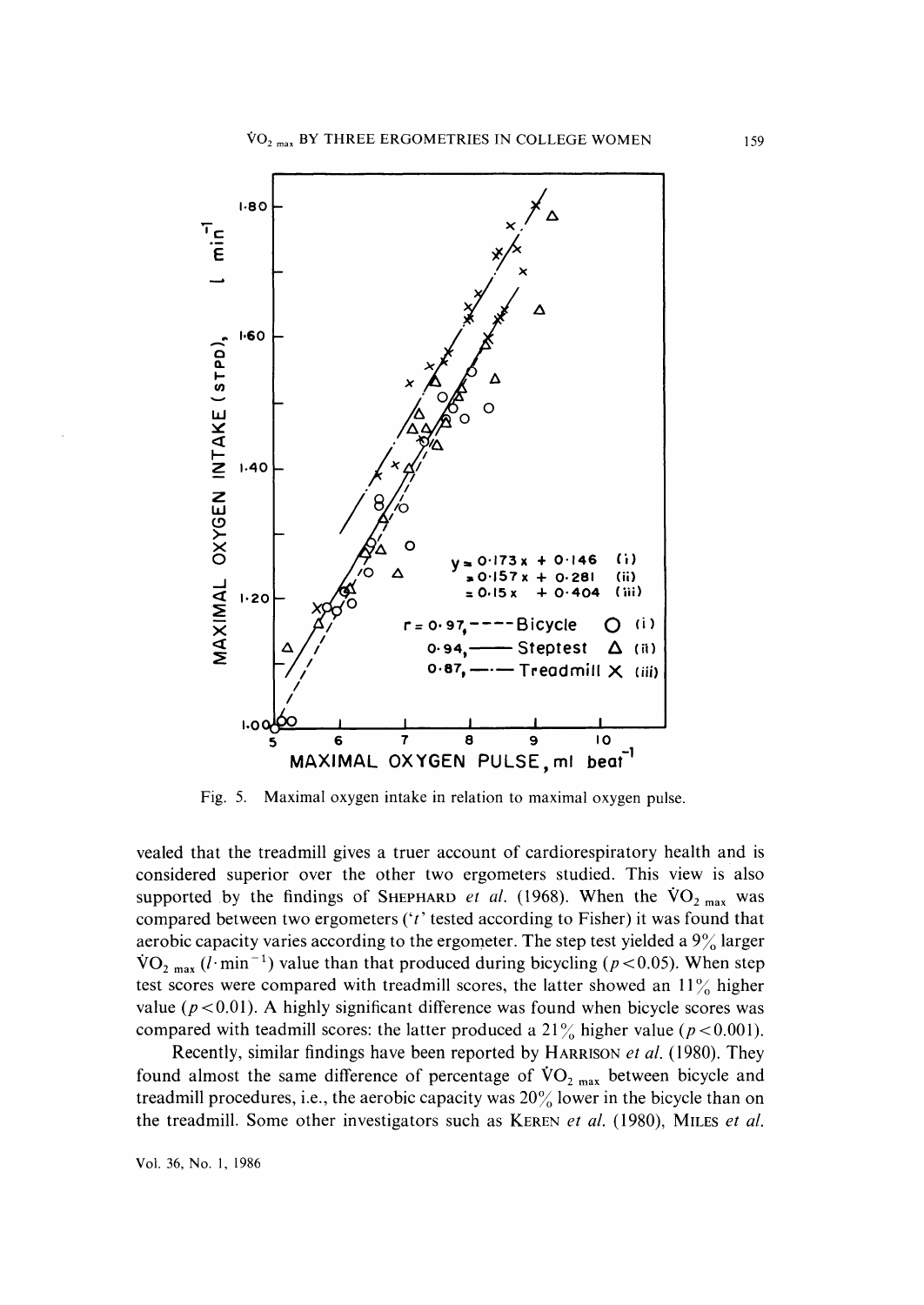(1980), GLASSFORD et al. (1965) and NAGLE et al. (1965), also observed a significant difference in oxygen uptake among these three ergometers.

A positive correlation is found between  $\rm{VO}_{2 \text{ max}}$  l min<sup>-1</sup> and  $\rm{VO}_{2 \text{ max}}$ ml · kg<sup>-1</sup> · min<sup>-1</sup> in the case of the bicycle ergometer ( $r=0.58$ ) and step test ( $r=0.56$ ) but poor correlation is obtained in the case of treadmill ergometer exercise  $(r=0.34)$ (Fig. 1). There is a close resemblance to the study of MICHAEL and HORVATH (1965), who observed a 0.32 correlation between  $\rm{VO}_{2 \text{ max}}$  l·min<sup>-1</sup> and ml·kg<sup>-1</sup>·min<sup>-1</sup> in the case of untrained young American college girls. They also observed a 0.56 correlation between body weight and  $\rm{VO}_{2\,max}$  among untrained female subjects. KNUTTGEN (1967) noted a better relationship between  $\rm{VO}_{2\; max}$  and body height (0.25) among young North American girls. Such findings indicate the common dependence of maximal aerobic capacity and body dimensions. Attempts have been made to explain this poor correlation on the basis of higher adipose tissue and muscle mass ratio in women. Since maximum aerobic capacity is dependent in part on the number of muscle units working at a given time, higher adipose tissue will lower the muscle mass per kilogram of body weight, leading to lower  $\rm{VO}_{2~max}$ . CHATTERJEE et al. (1979) studied  $\rm{VO_{2\,max}}$  on 10-18-year-old girls using the treadmill running method and observed that  $\rm \dot{V}O_{2 \, max}$  kg<sup>-1</sup> body weight was reduced from an average value of  $40 \text{ ml} \cdot \text{min}^{-1}$  in pre-pubertal age groups to around  $36 \text{ ml} \cdot \text{min}^{-1}$  in post-pubertal girls, whereas in the present study on adult sedentary female students it was further reduced to around  $33.5 \text{ ml} \cdot \text{kg}^{-1} \cdot \text{min}^{-1}$ (treadmill method). This requires further study in which quantitative measurements of muscle mass and the adipose tissue content of body is correlated with maximal oxygen consumption.

The relationship between the aerobic capacity and pulmonary ventilation is highly significant at maximal work level. A positive correlation is established between O<sub>2</sub> uptake l · min<sup>-1</sup> and maximal pulmonary ventilation l · min<sup>-1</sup> on each ergometer. The corresponding values on bicycle, step test and treadmill ergometers are 0.68, 0.72, and 0.68, and all are significant at the  $p < 0.001$  level (Fig. 2). This is well corroborated by the study of DUNCAN and CHAN (1974) on untrained Malayasian women. This positive correlation indicates that the subjects are engaged in high rates of pulmonary ventilation in response to the high metabolic demands.

In the present study, the subjects' age and height were within a narrow range and no correlation was established with  $\rm{VO}_{2~max}$  and age and height factors, whereas a better correlation was found between body weight and maximal aerobic capacity on each ergometer. The respective values are  $r=0.61$  (bicycle), 0.48 (step test) and 0.5 (treadmill) (Fig. 3). Consequently a positive correlation was also found between  $\rm{VO_{2\,max}}$  and body surface area on each ergometer, as shown in Fig. 4.

A negative correlation between  $VO_{2 \text{ max}}$  and heart rate was found in the present investigation. The correlations are  $-0.67$  (step test) and  $-0.4$  (bicycle) but a very poor relationship is noted in the case of the treadmill ergometer. Such a pattern of heart rate response to  $\rm{VO_{2\,max}}$  has also been noted by many other investigators, which emphasizes that it is a general occurrence among untrained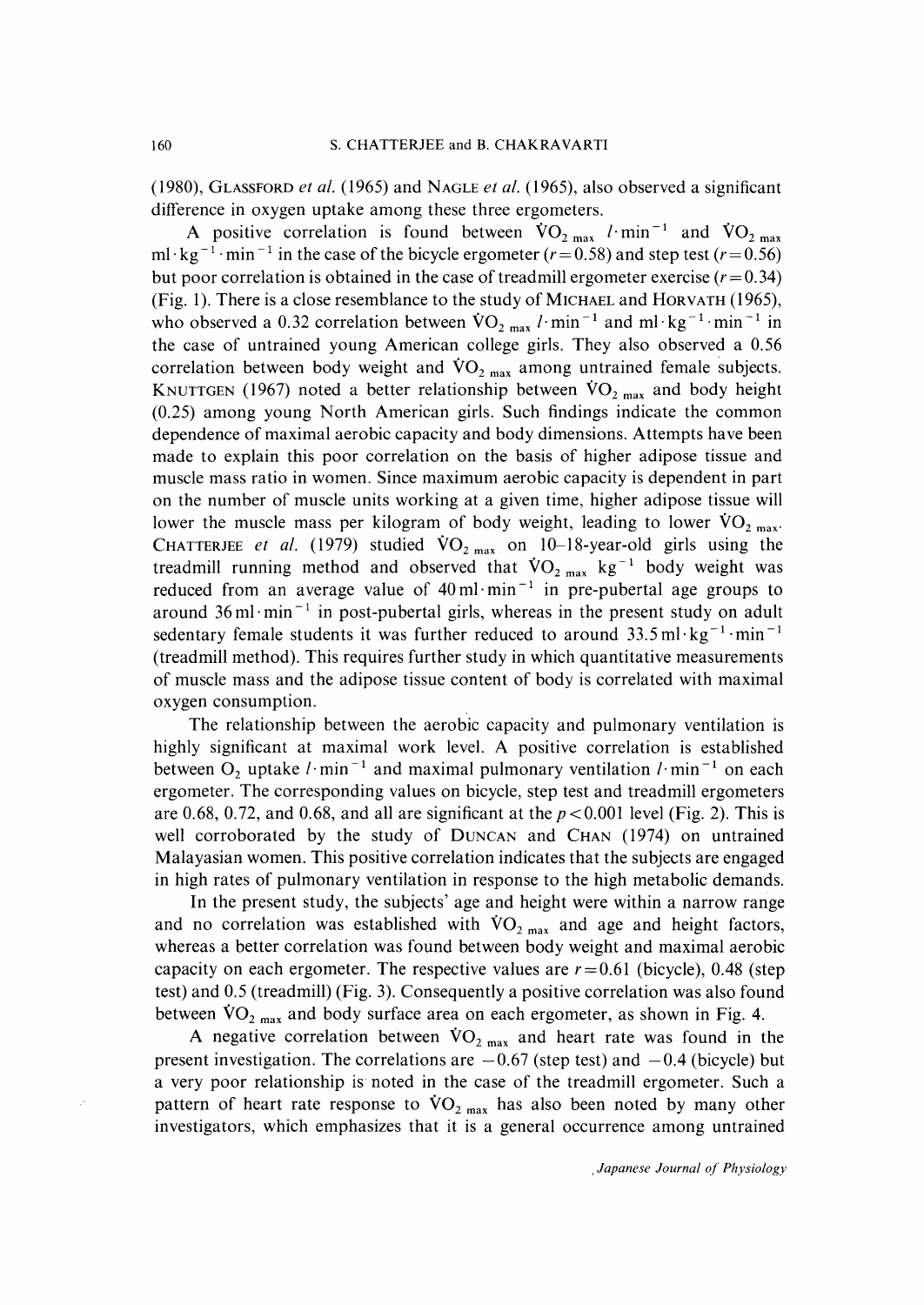subjects. A negative correlation between  $\rm{VO}_{2 \text{ max}}$  and cardiac frequency was observed by COTES *et al.* (1969). According to HERMANSEN and ANDERSEN (1965) the linear relationship between heart rate and oxygen consumption became curved in the least fit subjects towards the maximal level of work. According to WYNDHAM et al. (1959) the most interesting features concerning the heart rate response to maximal exercise in its asymptotic nature. From this  $VO_{2\text{ max}}/$ heart rate relationship it can be stated that the oxygen consumption did not increase accordingly as the heart rate reached its maximal level in response to strenuous physical exertion in the case of untrained subjects, whereas oxygen uptake was found to be much greater in response to increasing heart rate in the case of trained subjects. A highly positive correlation is found between  $\rm{VO}_{2 \text{ max}}$  and oxygen pulse on each ergometry,  $r = 0.97$  (bicycle ergometer),  $r = 0.94$  (step test) and  $r = 0.87$  (treadmill), graphically represented in Fig. 5 and comparable with the study of DUNCAN and CHAN (1974). Swedish subjects of course exhibited much higher values in all aspects of cardiorespiratory parameters (HERMANSEN and ANDERSEN, 1965).

## **CONCLUSION**

 Physical fitness in terms of maximal aerobic capacity of untrained Bengali women was studied by three commonly used ergometers in the present investigation. The results of the present study showed that the physical fitness of untrained Indian women is poor compared with their Western and especially Scandinavian contemporaries (ÅSTRAND, 1960; HERMANSEN and ANDERSEN, 1965; COTES et al., 1969; PUGH, 1974). Comparatively low levels of  $\rm{VO}_{2 \text{ max}}$  reported from sedentary American females (PROFANT et al., 1972; MICHAEL and HORVATH, 1965; DRINKWATER et al., 1975) corroborate the present data. From the present investigation it was found that the maximum oxygen consumption elicited by the treadmill ergometer exercise in Bengali women is  $84\%$  that of American women (MCARDLE *et al.*, 1971) and only  $68\%$  that of Swedish females studied on bicycle ergometer (KILBOM, 1971).

 Authors are grateful to University Grant Commission, New Delhi for financial assistance and Prof. Amitava Sen, Calcutta, for his kind help.

#### REFERENCES

- ASTRAND, I.(1960) Aerobic work capacity in men and women with special reference to age. Acta Physiol. Scand., 49 (Suppl.): 169.
- ASTRAND, P. 0. and RODAHL, K. (1970) Text Book of Work Physiology. McGraw Hill Book Company, New York.
- BROUHA, L., HEATH, C. W., and GRAYBIEL, A. (1943) The step test, a simple method of measuring physical fitness for hard muscular work in adult men. Rev. Can. Biol., 2: 86-91.

CHATTERJEE, S., BANERJEE, P. K., CHATTERJEE, P., and MAITRA, S. R. (1979) Aerobic